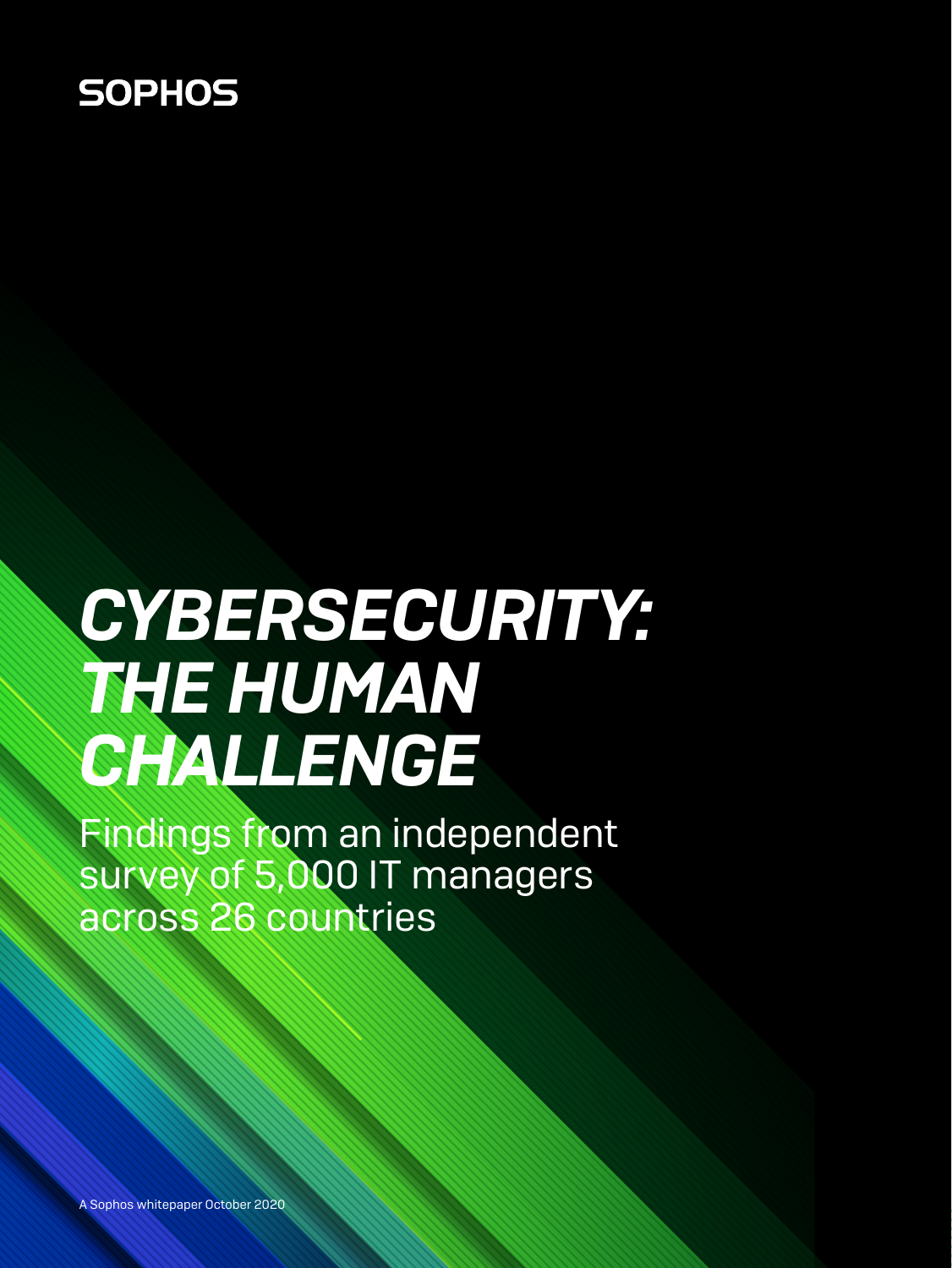## Introduction

The role of skilled professionals in cybersecurity has never been more critical. While advances in automation and technology have played an important part in strengthening organizations' cyber defenses, truly effective security programs still require the addition of human experts.

The continued importance of security professionals has been driven in large part by the evolution of cyberattacks. Behind every cyberthreat is a cybercriminal, and today's advanced attacks often combine the latest technology with hands-on live hacking. Protecting against these human-led attacks requires human expertise.

This comprehensive study provides brand new insights into the state of cybersecurity skills and resources across the globe. It reveals the realities facing IT teams when it comes to the human-led delivery of cybersecurity and explores how organizations are responding to the challenges they face.

The study also exposes unique insights into the relationship between an organization falling victim to ransomware and their day-to-day cybersecurity practices.

## About the survey

Sophos commissioned specialist research house Vanson Bourne to survey 5,000 IT managers from 26 countries during January and February 2020. Sophos had no role in the selection of respondents and all responses were provided anonymously.

| <b>COUNTRY</b>        | # RESPONDENTS | <b>COUNTRY</b>     | # RESPONDENTS | <b>COUNTRY</b>      | # RESPONDENTS |
|-----------------------|---------------|--------------------|---------------|---------------------|---------------|
| <b>Australia</b>      | 200           | India              | 300           | <b>Singapore</b>    | 200           |
| <b>Belgium</b>        | 100           | <b>Italy</b>       | 200           | <b>South Africa</b> | 200           |
| <b>Brazil</b>         | 200           | Japan              | 200           | <b>Spain</b>        | 200           |
| Canada                | 200           | Malaysia           | 100           | <b>Sweden</b>       | 100           |
| China                 | 200           | <b>Mexico</b>      | 200           | <b>Turkey</b>       | 100           |
| Colombia              | 200           | <b>Netherlands</b> | 200           | <b>UAE</b>          | 100           |
| <b>Czech Republic</b> | 100           | <b>Nigeria</b>     | 100           | <b>UK</b>           | 300           |
| <b>France</b>         | 300           | <b>Philippines</b> | 100           | U.S.                | 500           |
| Germany               | 300           | <b>Poland</b>      | 100           |                     |               |

Within each country, 50% of respondents were from organizations of between 100 and 1,000 employees, while 50% were from organizations of between 1,001 and 5,000 employees. Respondents came from a range of sectors, both public and private.

| <b>SECTOR</b>                             | # RESPONDENTS |
|-------------------------------------------|---------------|
| IT, technology and telecoms               | 979           |
| Retail, distribution and transport        | 666           |
| <b>Manufacturing and production</b>       | 648           |
| <b>Financial services</b>                 | 547           |
| <b>Public sector</b>                      | 498           |
| <b>Business and professional services</b> | 480           |
| <b>Construction and property</b>          | 272           |
| Energy, oil/gas and utilities             | 204           |
| Media, leisure and entertainment          | 164           |
| <b>Other</b>                              | 542           |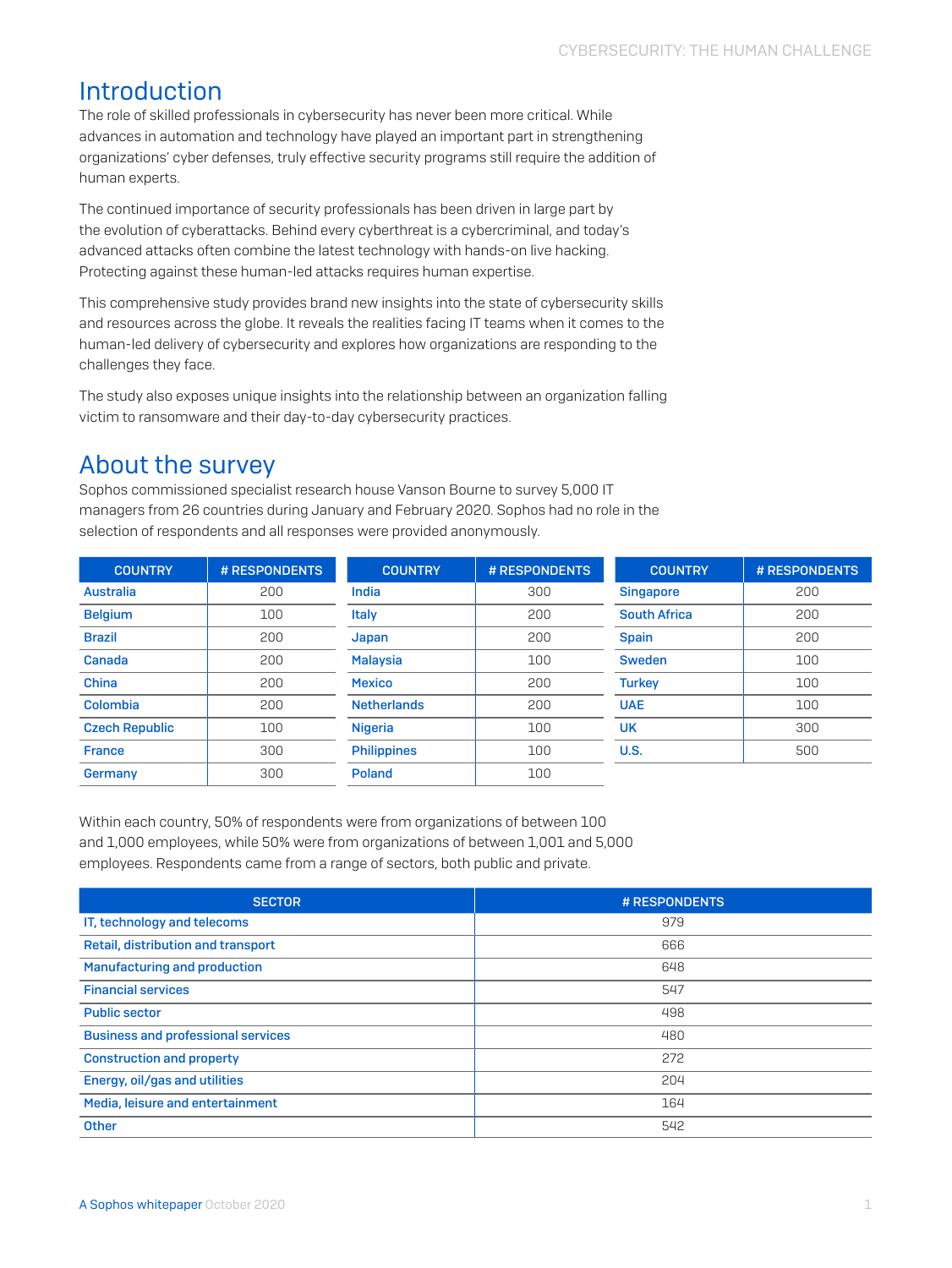## Executive summary

#### IT teams are showing progress in many battles

- $\rightarrow$  IT teams are on top of patching. Three quarters of IT teams apply patches to desktops, servers, applications, and internet-facing assets within a week of release. Servers and internet-facing assets are patched most quickly, with 39% of respondents patching them within 24 hours.
- $\rightarrow$  Prevention is prioritized. On average, IT teams dedicate nearly half their time (45%) to prevention, with 30% of time spent on detection and the remaining 25% on response.
- $\rightarrow$  IT managers are keeping up to date with cybersecurity. The majority say that they (72%) and their teams (72%) are up to date with or ahead of cybersecurity threats. Just 11% think they are significantly behind.

#### Improving cybersecurity requires people – who are in short supply

- $\rightarrow$  There is an urgent need for human-led threat hunting. 48% of respondents have already incorporated human-led threat hunts in their security procedures and a further 48% plan to implement it within a year.
- $\rightarrow$  The cybersecurity skills shortage is directly impacting protection. Over a quarter (27%) of managers said their ability to find and retain skilled IT security professionals is the single biggest challenge to their ability to deliver IT security, while 54% say it is a major challenge.

#### Organizations are changing the way they deliver security

- **Outsourcing IT security is rising fast.** Currently 65% outsource some or all of their IT security efforts. This is set to rise to 72% by 2022. The percentage of organizations that exclusively uses in-house staffing will drop from 34% to 26%.
- $\rightarrow$  Improving operational efficiency is a key priority. Four in ten (39%) respondents said that improving operational efficiency and scalability is one of their biggest priorities for the IT team this year.

#### Ransomware victims display different behaviors and attitudes to those who haven't been hit

- $\rightarrow$  Ransomware victims are more exposed to infection from third parties. 29% of organizations hit by ransomware in the last year allow five or more suppliers to connect directly to their network – compared with just 13% of those that weren't hit by ransomware.
- $\rightarrow$  Ransomware damages professional confidence. IT managers whose organizations were hit by ransomware are nearly three times more likely to feel 'significantly behind' on cyberthreats than those that weren't (17% vs. 6%).
- $\rightarrow$  Being hit accelerates implementation of human-led threat hunting. 43% of ransomware victims plan to implement human-led hunting within six months, compared with 33% of those that didn't suffer an attack.
- $\rightarrow$  Victims have learnt the importance of skilled security professionals. Over one third (35%) of ransomware victims said recruiting and retaining skilled IT security professionals is their single biggest challenge when it comes to cybersecurity, compared with just 19% who hadn't been hit.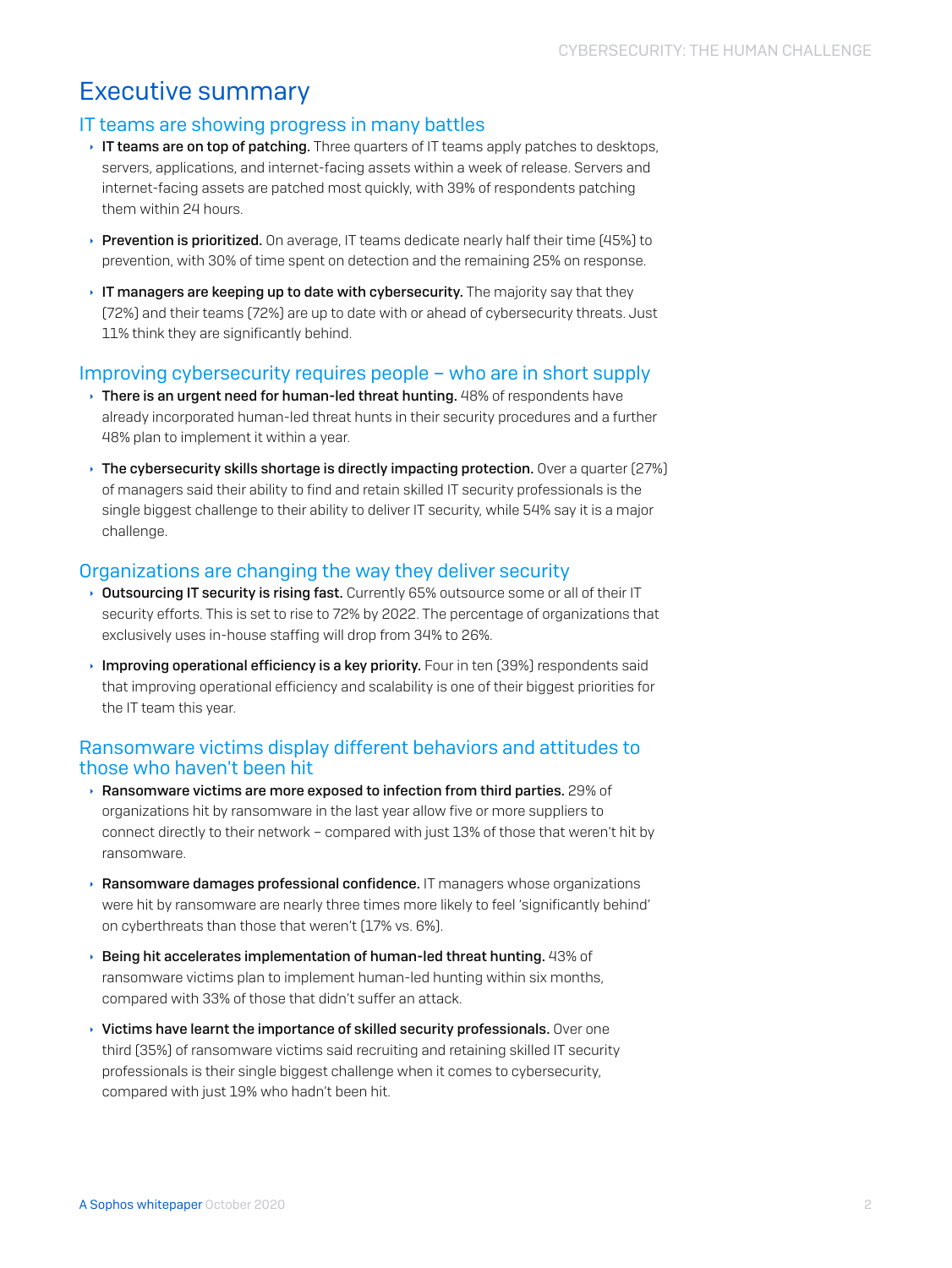## IT teams are showing progress in many battles

Let's start with good news: IT teams are managing to stay on top of many aspects of cybersecurity. They are successfully keeping multiple plates spinning at once, and in doing so protecting their organizations against myriad threats.

#### IT teams are on top of patching

"Patch early. Patch often." is a common mantra from security experts and it's one that IT teams have taken to heart. Survey respondents are alert to the need to patch quickly, with many applying patches within 24 hours of release, and three quarters doing so within a week of release. Servers and internet-facing assets are patched most quickly, with 39% of respondents patching them within 24 hours.

|                        | <b>PATCHED WITHIN 24 HOURS</b> | <b>PATCHED WITHIN A WEEK</b> | <b>PATCHED WITHIN A MONTH</b> |
|------------------------|--------------------------------|------------------------------|-------------------------------|
| <b>Desktops</b>        | 36%                            | 41%                          | 14%                           |
| <b>Servers</b>         | 39%                            | 38%                          | 14%                           |
| <b>Applications</b>    | 36%                            | 40%                          | 15%                           |
| Internet-facing assets | 39%                            | 38%                          | 14%                           |

However, 22% admit to taking over a week to apply desktop patches, with respondents in Nigeria, Belgium and the Czech Republic taking the longest time to patch.



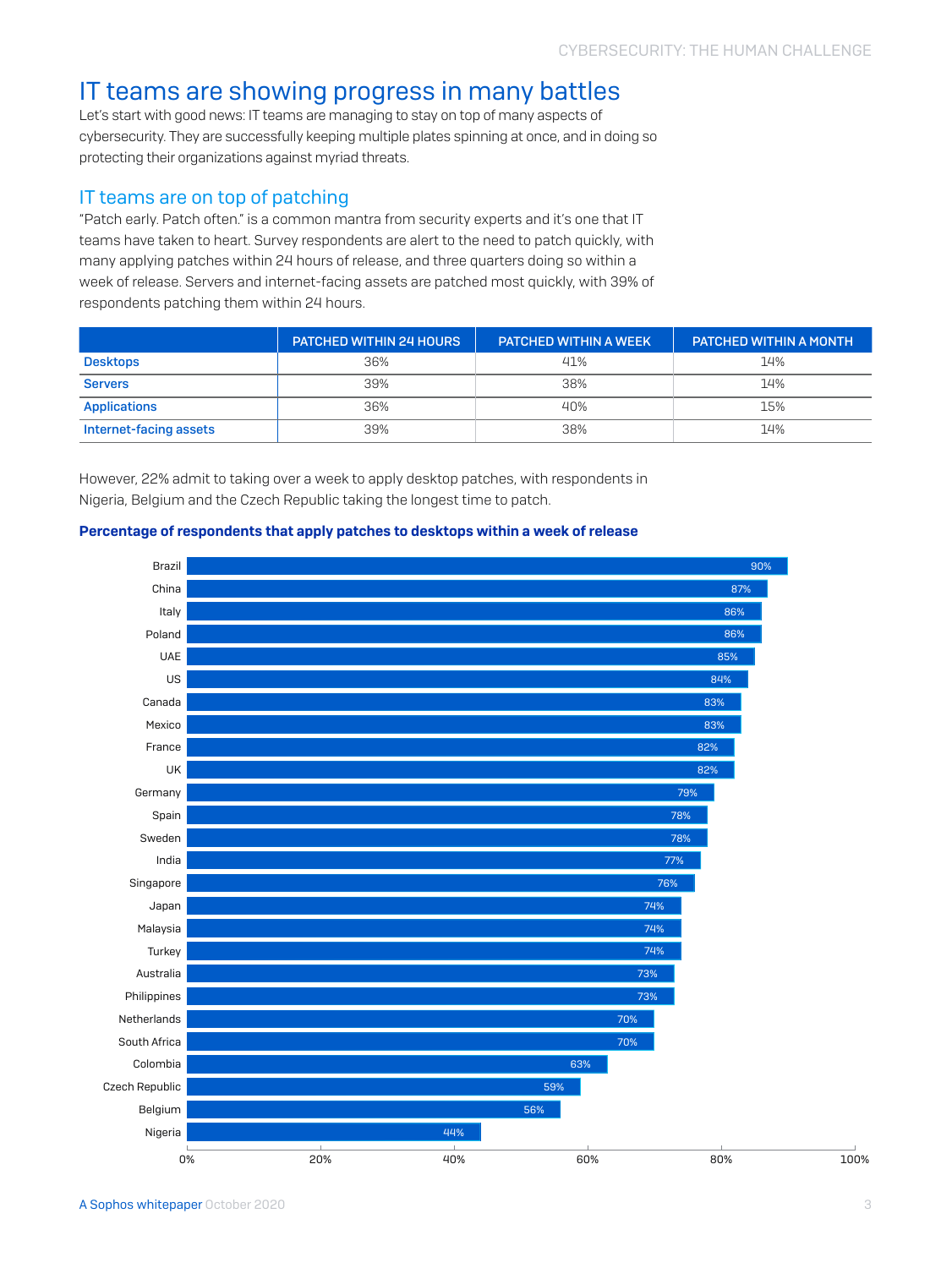#### Prevention is prioritized

On average, IT teams dedicate nearly half their time (45%) to prevention, with 30% of time spent on detection and the remaining 25% on response. The data did reveal some regional variations: of the countries surveyed, IT teams in the Netherlands report the highest amount of time spent on prevention (51%); Swedish IT teams spend the most time on detection (34%); and Nigerian organizations report the highest percentage of time spent on response (35%).

While balancing prevention and detection is a sensible approach to cybersecurity, spending considerable time on response generally suggests failure to stop incidents. High scores for response indicate that an organization is experiencing a high number of incidents, that incidents are only being detected at a late stage, or both.

#### Average Australia Belgium Brazil Canada China Colombia Czech Republic France Germany India Italy Japan Malaysia Mexico Netherlands Nigeria Philippines Poland Singapore South Africa Spain Sweden **Turkey** UAE UK US 0% 20% 40% 60% 80% 100% 45% 44% 47% 45% 47% 45% 42% 46% 44% 47% 42% 49% 49% 44% 44% 51% 37% 40% 50% 43% 44% 46% 41% 48% 49% 48% 44% 29% 30% 26% 33% 31% 29% 30% 29% 29% 27% 29% 29% 34% 27% 29% 31% 25% 25% 24% 26% 24% 25% 30% 28% 24% 27% 22% 20% 25% 26% 22% 35% 31% 23% 26% 28% 24% 25% 22% 25% 24% 25%

#### Time split between prevention, detection and response

Prevention Detection Response Due to rounding, occasionally the totals do not add up to 100%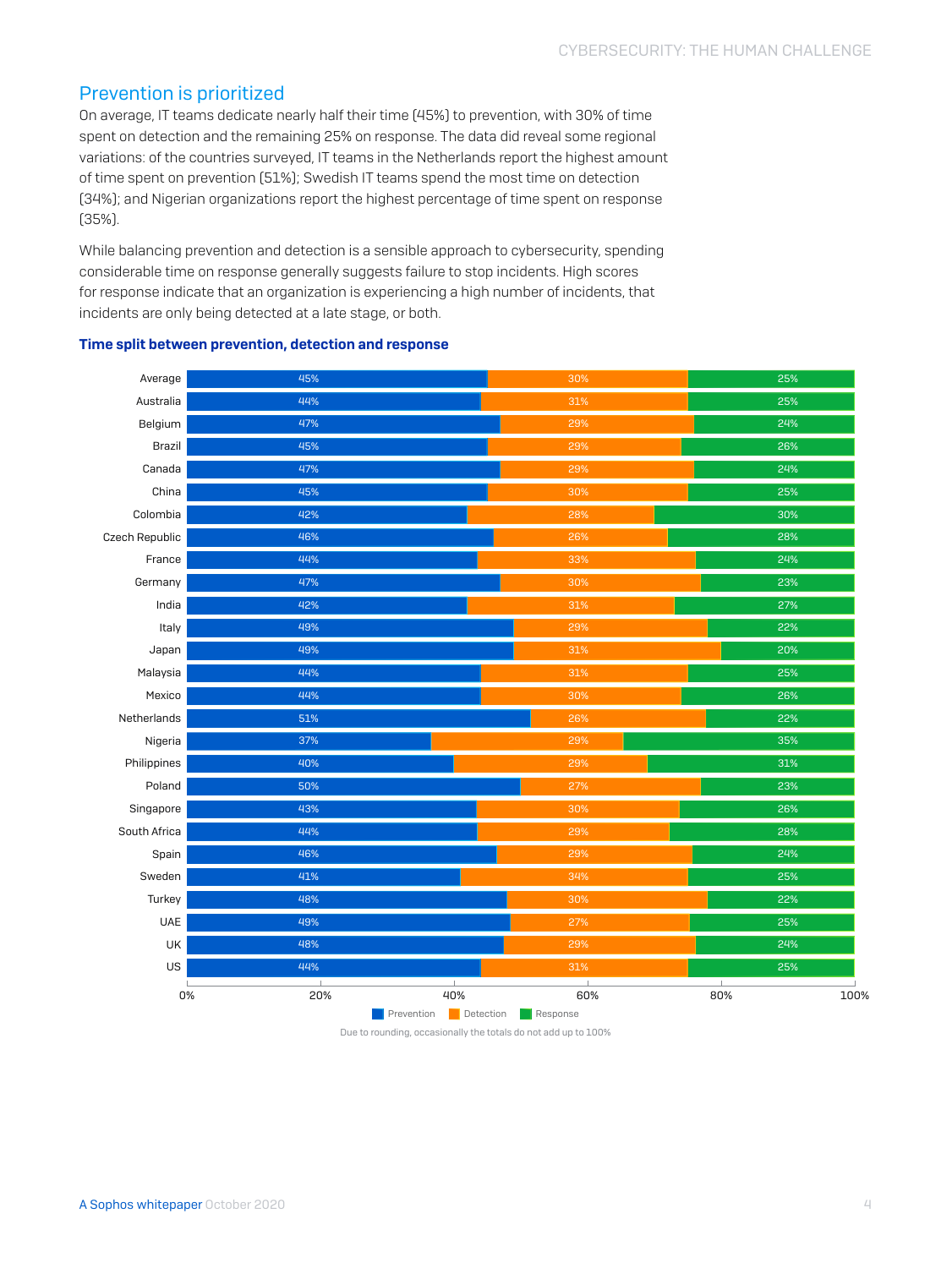#### Ransomware victims spend less time on prevention and more time on response

51% of survey respondents admitted that their organization had been hit by ransomware in the preceding twelve months. Organizations that had fallen victim to ransomware put more focus on detection and response than those that hadn't. Conversely, organizations that had not been hit by ransomware spend more time on prevention than those that had fallen victim.



It may be that this increased focus on prevention has helped the organizations that weren't hit to prevent the attacks: strong defenses always start with the best protection. At the same time, ransomware victims may be more alert to the complex, multi-stage nature of advanced attacks so put greater resource into detecting and responding to the tell-tale signs that an attack is imminent.

For more information on how to identify that ransomware attackers have you in their sights, read the SophosLabs article [Five signs you're about to be attacked.](https://news.sophos.com/en-us/2020/08/04/the-realities-of-ransomware-five-signs-youre-about-to-be-attacked/)

#### IT managers are keeping up to date with cybersecurity

Despite the fast-changing nature of cybersecurity threats, IT professionals think they are succeeding in staying up to date with cyberthreats. Most IT managers feel they (72%) and their teams (72%) are up to date with or ahead of cybersecurity threats. Of the 28% of IT managers who feel they are behind, 17% feel they are only a little behind, while just 11% think they are significantly behind.

These numbers mask notable regional variations: respondents in Poland, Mexico and Turkey were most likely to say they felt ahead of cyberthreats (39%, 34% and 31% respectively), while those in Nigeria (60%), Sweden (57%), and Germany (49%) were most likely to say they are behind. It's worth noting that these data points are the respondents' perceptions (and therefore there is likely a cultural impact) and not an actual measure of how up-todate people are.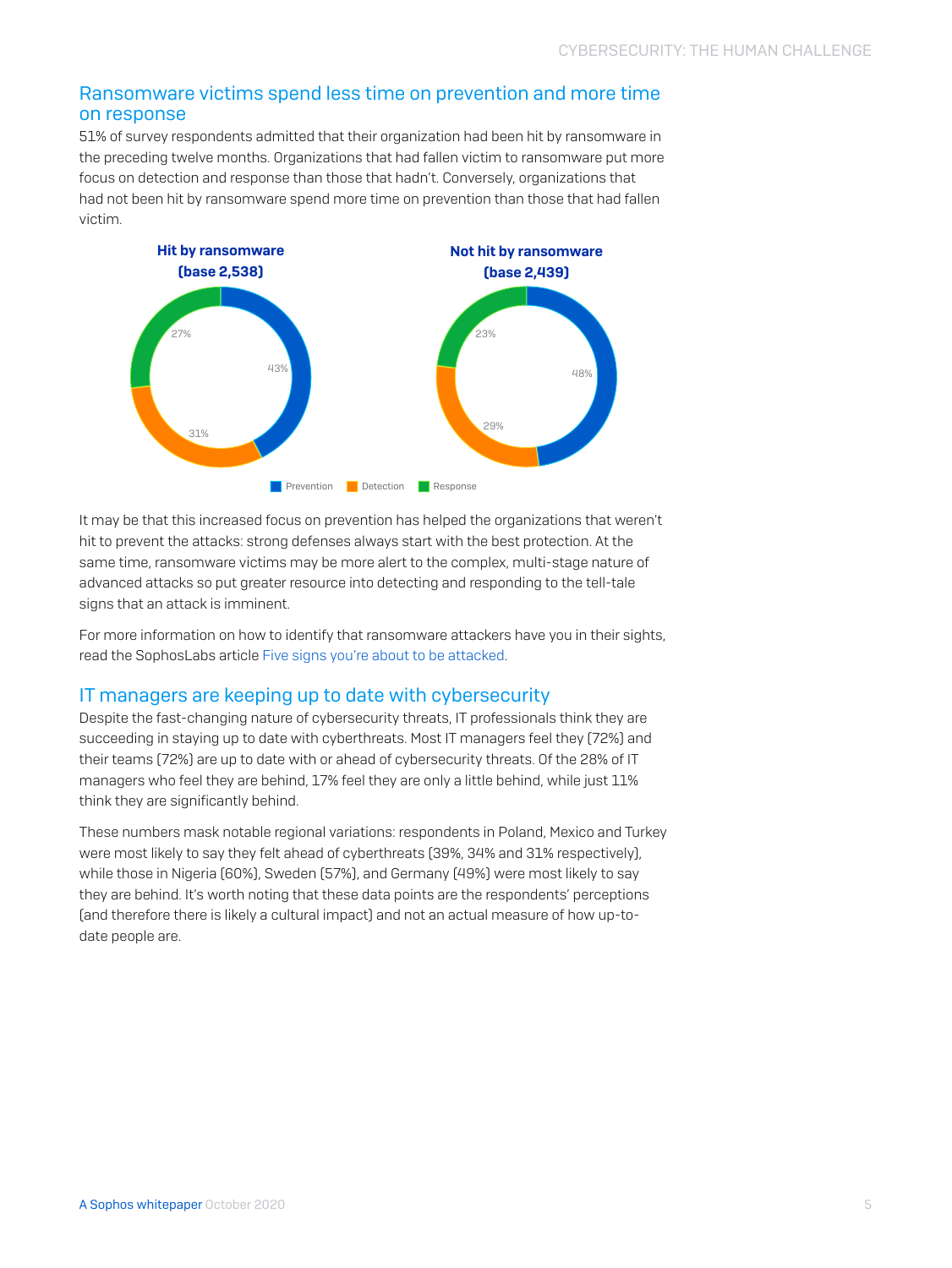#### How up to date respondents feel people in their organization are with cybersecurity threats



While IT managers are generally confident that they and their team are up to date, 41% of IT managers feel their business leaders are behind (25% a little behind, 16% significantly behind). In many ways this gap is understandable – business leaders rarely specialize in cybersecurity – however it highlights the challenge IT teams face in getting leadership to understand cybersecurity risks and associated investment requests.

#### Ransomware attacks damage the confidence of IT professionals

Diving into the data we see that ransomware attacks inflict considerable damage on the confidence of IT managers and their teams, over and above any business impact.

Nearly three times as many IT managers whose organizations were hit by ransomware last year feel they are 'significantly behind' on cyberthreats, compared with IT managers whose organizations weren't hit (17% vs. 6%). This lower confidence carries through to the IT manager's perception of both the IT team and business leaders, as illustrated in the below table.

|                                          | <b>IS SIGNIFICANTLY BEHIND</b><br><b>ON CYBERTHREATS [%]</b> | <b>IS UP TO DATE ON</b><br><b>CYBERTHREATS [%]</b> |  |  |
|------------------------------------------|--------------------------------------------------------------|----------------------------------------------------|--|--|
| <b>IT Managers (respondents)</b>         |                                                              |                                                    |  |  |
| Hit by ransomware                        | 17%                                                          | 43%                                                |  |  |
| Not hit by ransomware                    | 6%                                                           | 57%                                                |  |  |
| IT Teams (respondent perception)         |                                                              |                                                    |  |  |
| <b>Hit by ransomware</b>                 | 15%                                                          | 43%                                                |  |  |
| Not hit by ransomware                    | 6%                                                           | 58%                                                |  |  |
| Business leaders (respondent perception) |                                                              |                                                    |  |  |
| <b>Hit by ransomware</b>                 | 20%                                                          | 39%                                                |  |  |
| Not hit by ransomware                    | 11%                                                          | 49%                                                |  |  |

Again, it's important to remember that these responses are the perception of the survey respondent rather than a measure of how up to date they actually are. It may be that being hit by ransomware is a reality check and, as a result of their experiences, ransomware victims have a far more accurate understanding of the situation.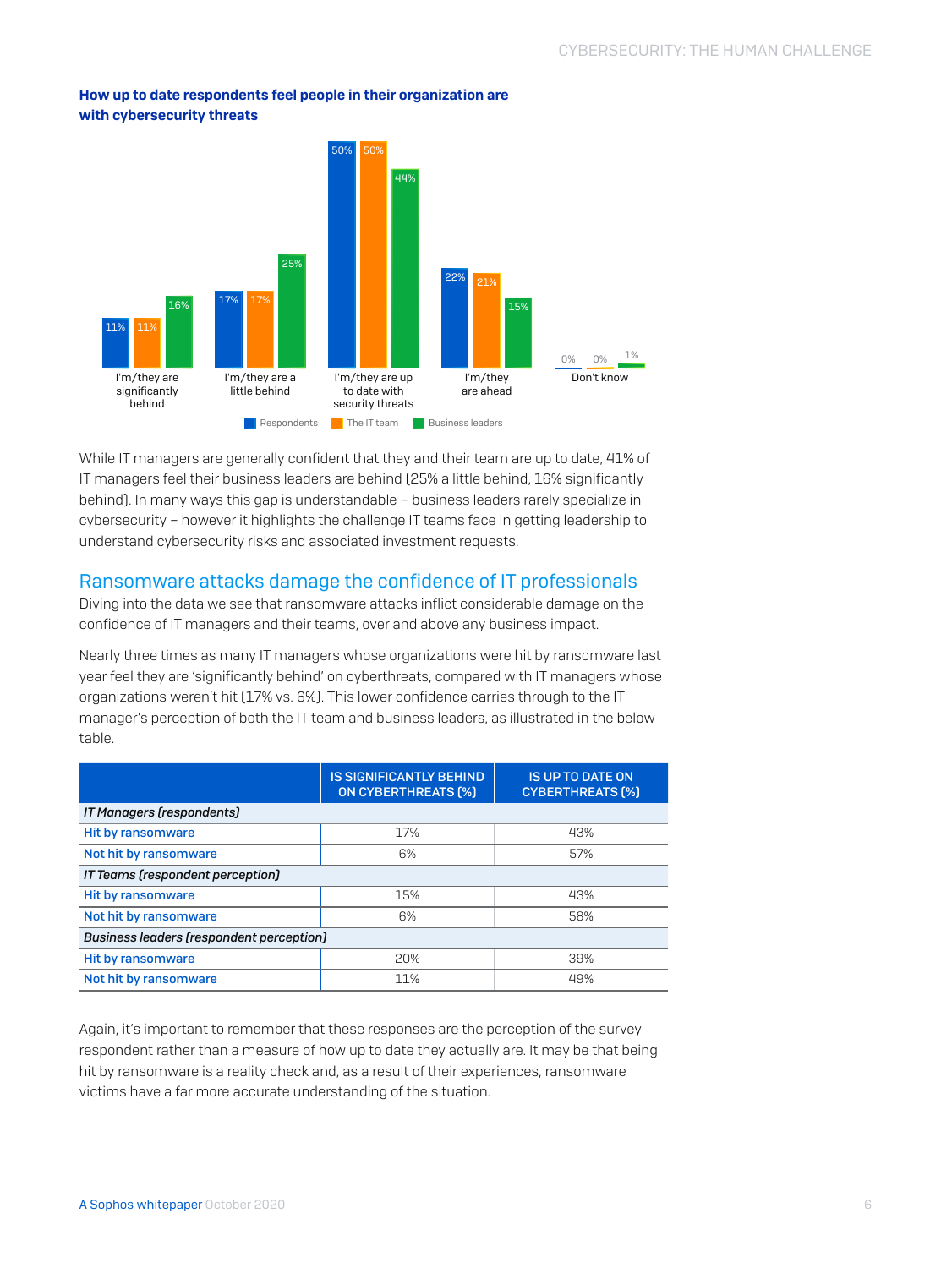## Improving cybersecurity requires people – who are in short supply

Although IT teams are winning many battles, the war is far from won. Despite the best efforts of IT leaders and their teams, cyberthreats remain an ever-present challenge – to the extent that just over half of all respondents (51%) said minimizing the risk of a cyberattack is a priority focus area for the coming 12 months. The reasons for this become clear when we look at the wide range of security challenges IT teams face.

IT teams are up against a constant barrage of cyberattacks, with threats coming from multiple directions and with varying targets. As previously mentioned, 51% of respondents were hit by ransomware in the last year and the criminals succeeded in encrypting data in 73% of these attacks\* . Cloud security is also a challenge with 70% of organizations that host data or workloads in the public cloud experiencing a security incident in the last year\*\*.

Another challenge IT teams face is securing third party organizations that can connect directly to their network, such as accounting services or IT providers. On average, respondents report having three suppliers who can connect to their systems. However, one in five respondents (21%) – rising to a third (or more) in the Czech Republic, India, Malaysia and Sweden – lets five or more suppliers connect. Conversely, in Canada and Poland just one in ten respondents reported having five or more suppliers with remote access.

#### Percentage of organizations with five or more suppliers that can connect directly to the network

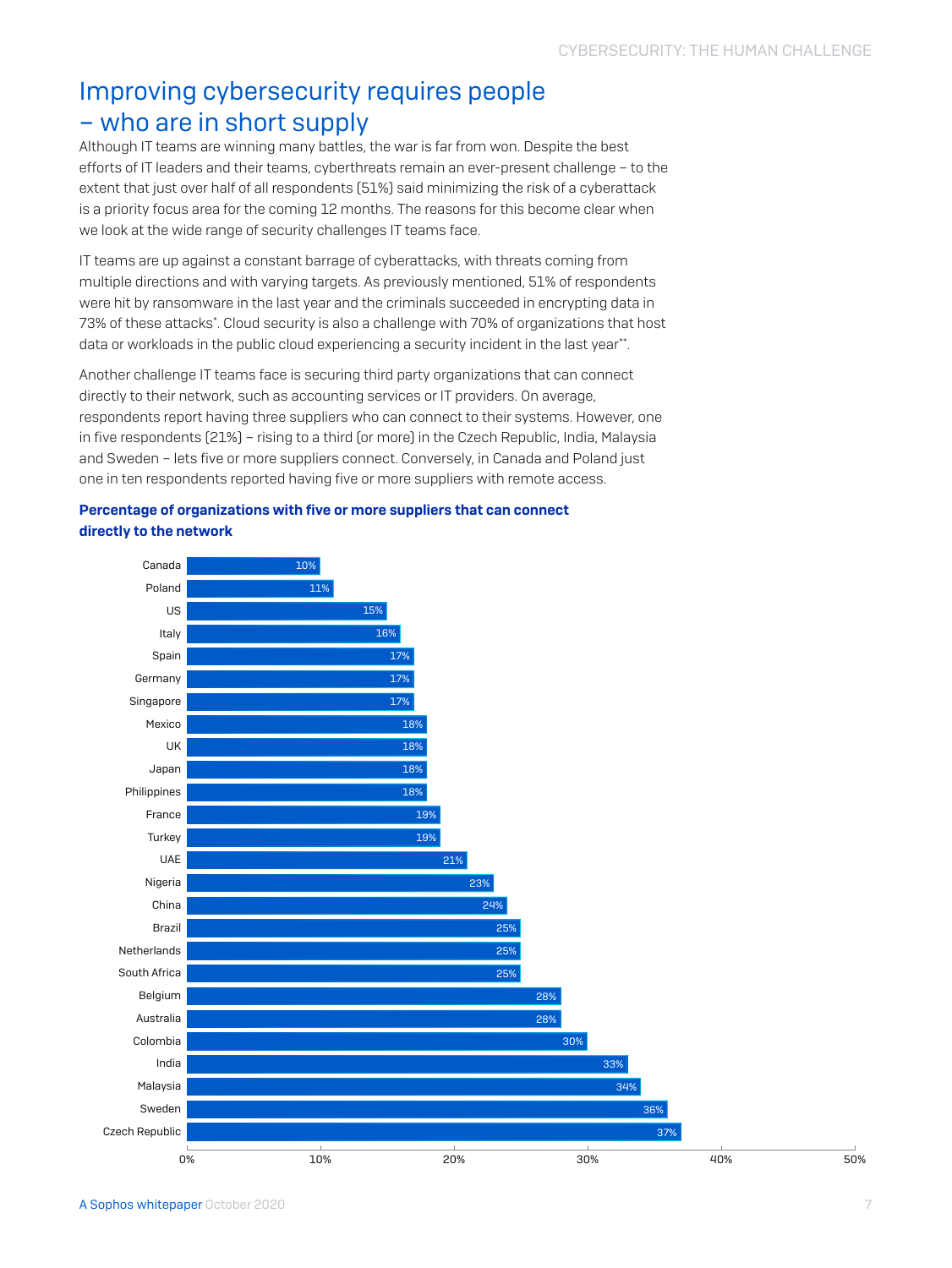Enabling third party suppliers to connect to the network inherently introduces security risk, as well as business benefits. The more suppliers that can connect, the greater the challenge and workload for IT teams.

#### Ransomware victims are more exposed to infection from third parties

Of those organizations hit by ransomware in the last year, 29% allow five or more suppliers to connect directly to their network – compared to 13% for those that weren't hit. With third party suppliers cited as the entry method by 9% of the attack victims, this is clearly as major vector of attack.

While there are many strong business reasons for enabling outside organizations to connect to your network, the clear takeaway is that securing your supply chain should be a key priority for everyone adopting this approach. Strong cybersecurity needs to be an essential criterion for anyone looking to connect to your network.

#### There is an urgent need for human-led threat hunting

The most devastating cyberthreats generally involve human-led attacks, often exploiting legitimate tools and processes such as PowerShell. Hands-on live hacking enables attackers to modify their tactics, techniques, and procedures (TTPs) on the fly to bypass security products and protocols. Once inside a victim's network attackers can move laterally, exfiltrate data, install malware and backdoors for future attacks, and deploy ransomware.

While technology, particularly intelligent automated technology, has an important role to play, expert operators are still required. Stopping human-led attacks requires human-led threat hunting.

Virtually all the survey respondents appreciate the need for this approach: 48% already incorporate human-led threat hunts in their security procedures to identify attacker activity that may not be detected by security tools (e.g. SIEM, endpoint protection, firewall, etc.). A further 48% plan to implement it. Respondents are also alert to the urgency of deploying human-led hunting, with virtually all (99.6%) respondents who want to implement it looking to do so within the next year.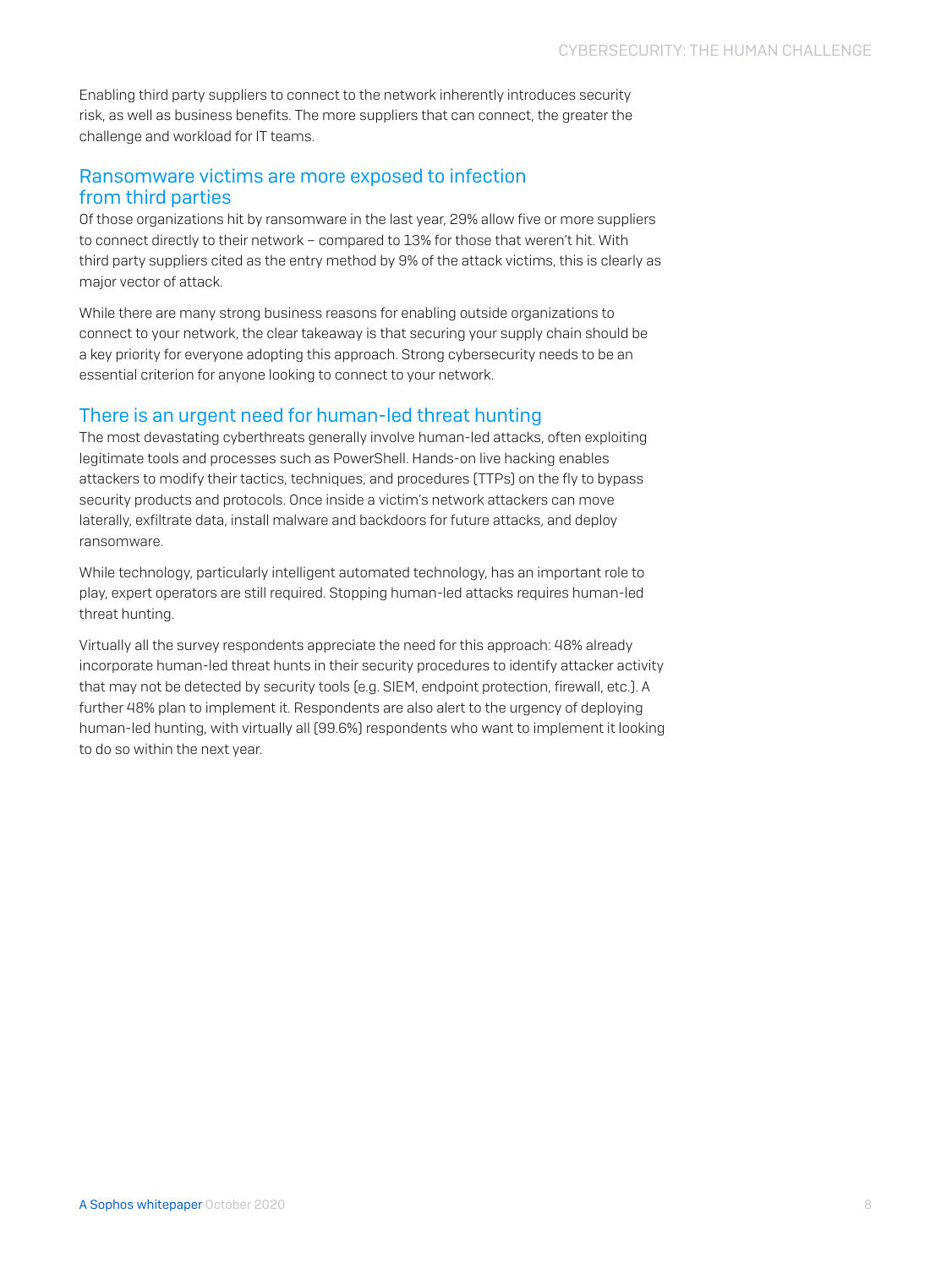The status of human-led threat hunting varies significantly by geography. 69% of respondents from China have already implemented this approach, closely followed by Spain (65%), India (61%) and South Africa (60%). Conversely, Turkey has been slowest to adopt human-led hunting with just 26% of respondents already doing it, with Nigeria (32%) and Poland (33%) only slightly ahead.



#### Plans to incorporate human-led threat hunts

The survey also revealed different levels of readiness by industry. Business and professional services and financial services are leading the implementation of human-led hunting with 52% of respondents in each industry saying that their organization is already using this approach.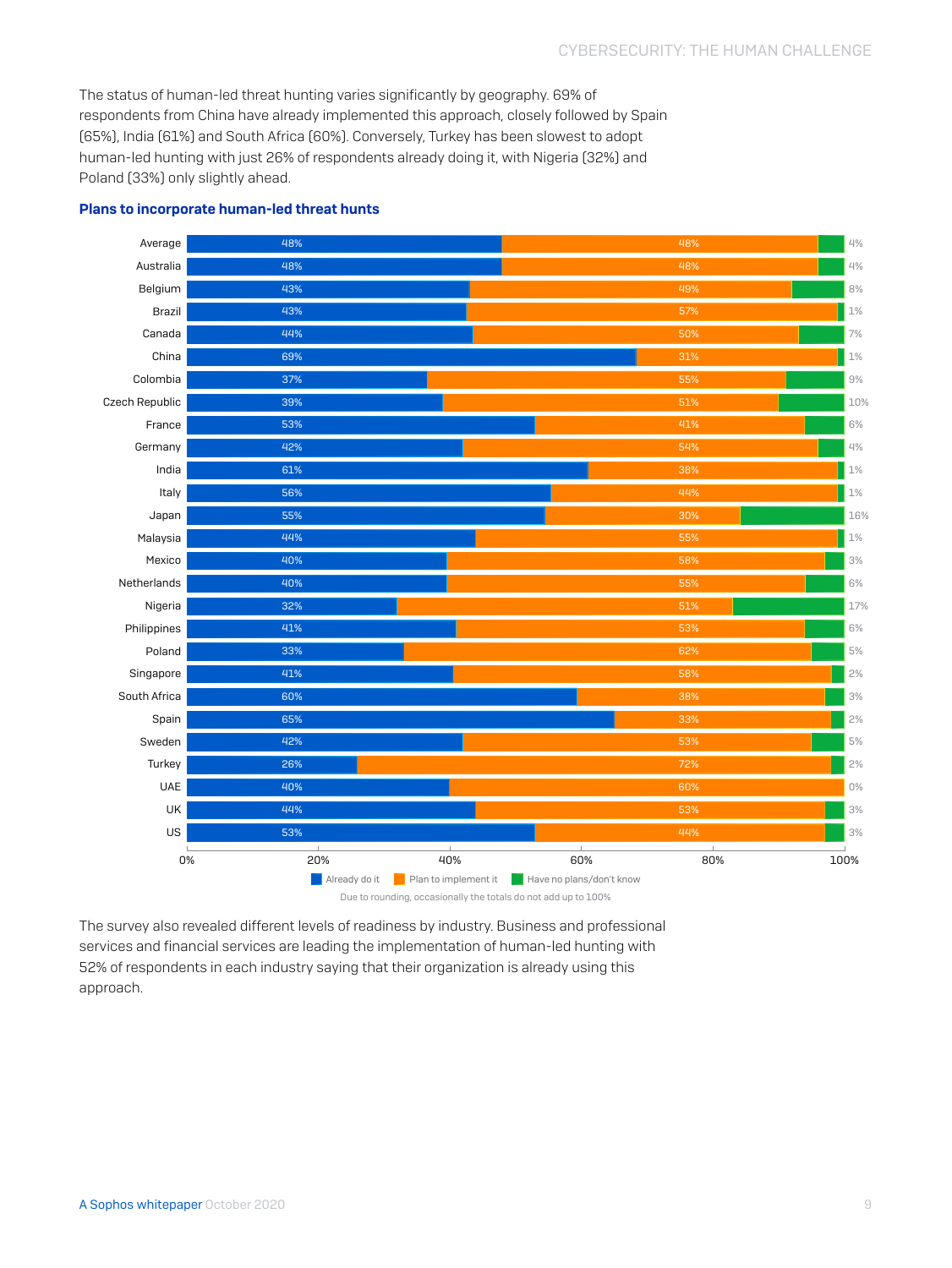In contrast respondents in both media, leisure and entertainment (38%), and the energy, oil/ gas and utilities sectors (39%) are less likely to report that they are currently doing humanled threat hunting. Given the energy sector is a potential target for nation-state attacks, its vulnerability to human-led threats is concerning.



#### Plans to incorporate human-led threat hunts by industry

Due to rounding, occasionally the totals do not add up to 100%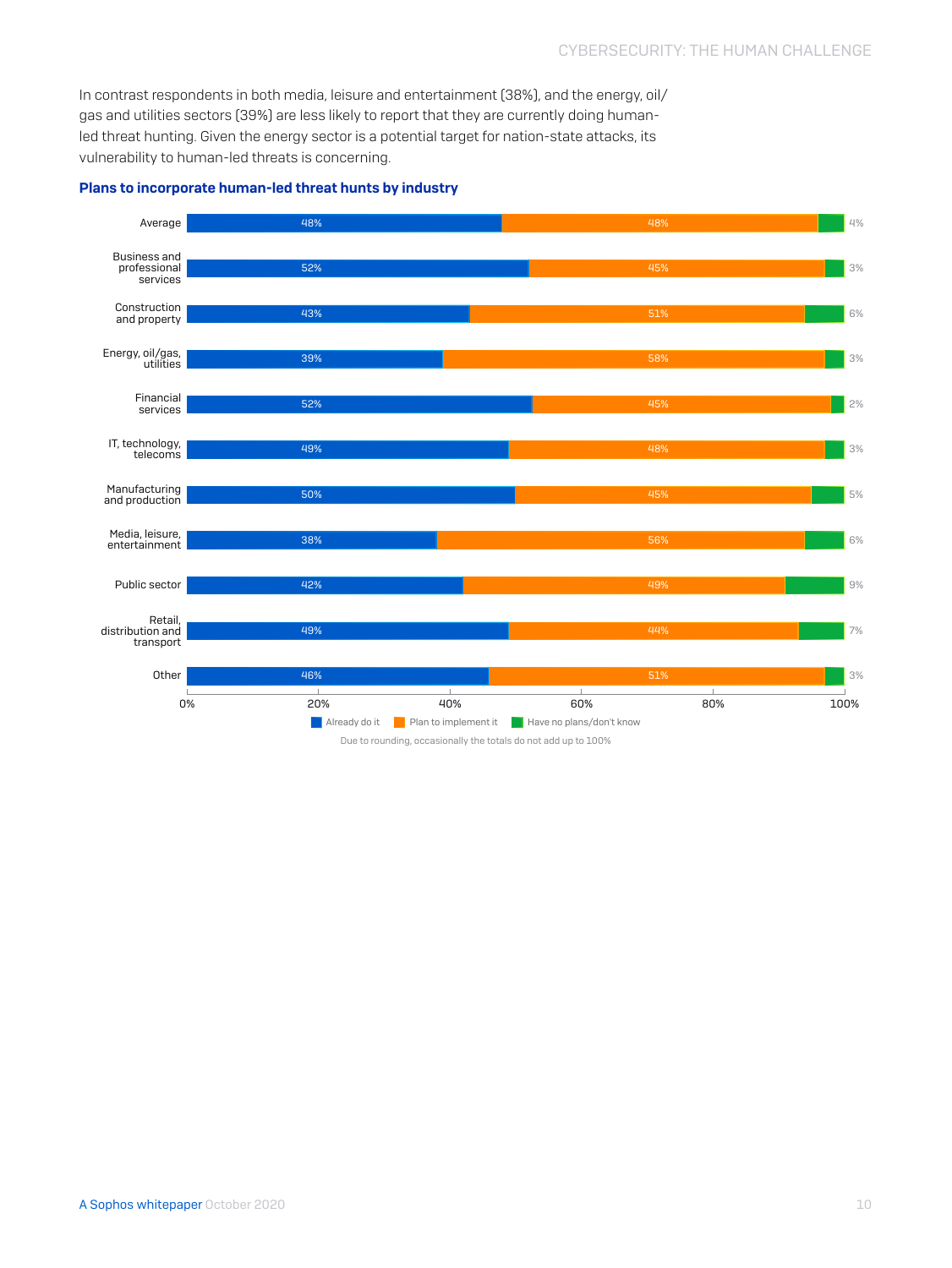#### Being hit by ransomware accelerates implementation of human-led threat hunting

Being hit by ransomware has little overall impact on an organization's desire to incorporate human-led threat hunts however it does drive urgency in implementation. 43% of ransomware victims plan to implement human-led threat hunting within six months, compared with 33% for those that didn't suffer an attack. This data suggests that ransomware victims are highly motivated to avoid a repeat incident.

#### Impact of a recent ransomware experience on the implementation of human-led threat hunting



#### The cybersecurity skills shortage is directly impacting protection

81% of survey respondents said their ability to find and retain skilled IT security professionals is a major challenge to their organization's ability to deliver IT security: 54% said it is a significant challenge while over a quarter (27%) report it is their single biggest challenge.

Every country reported challenges with recruiting skilled IT staff. In Italy (94%), India (93%), and Brazil and Colombia (both 92%), over nine in ten respondents said that their ability to find and retain skilled staff was a major barrier to protecting the organization from cyberthreats.

Even in South Africa, the country that is least likely to report cybersecurity staff recruitment as a challenge, over six in ten (62%) respondents say that it is causing them major issues.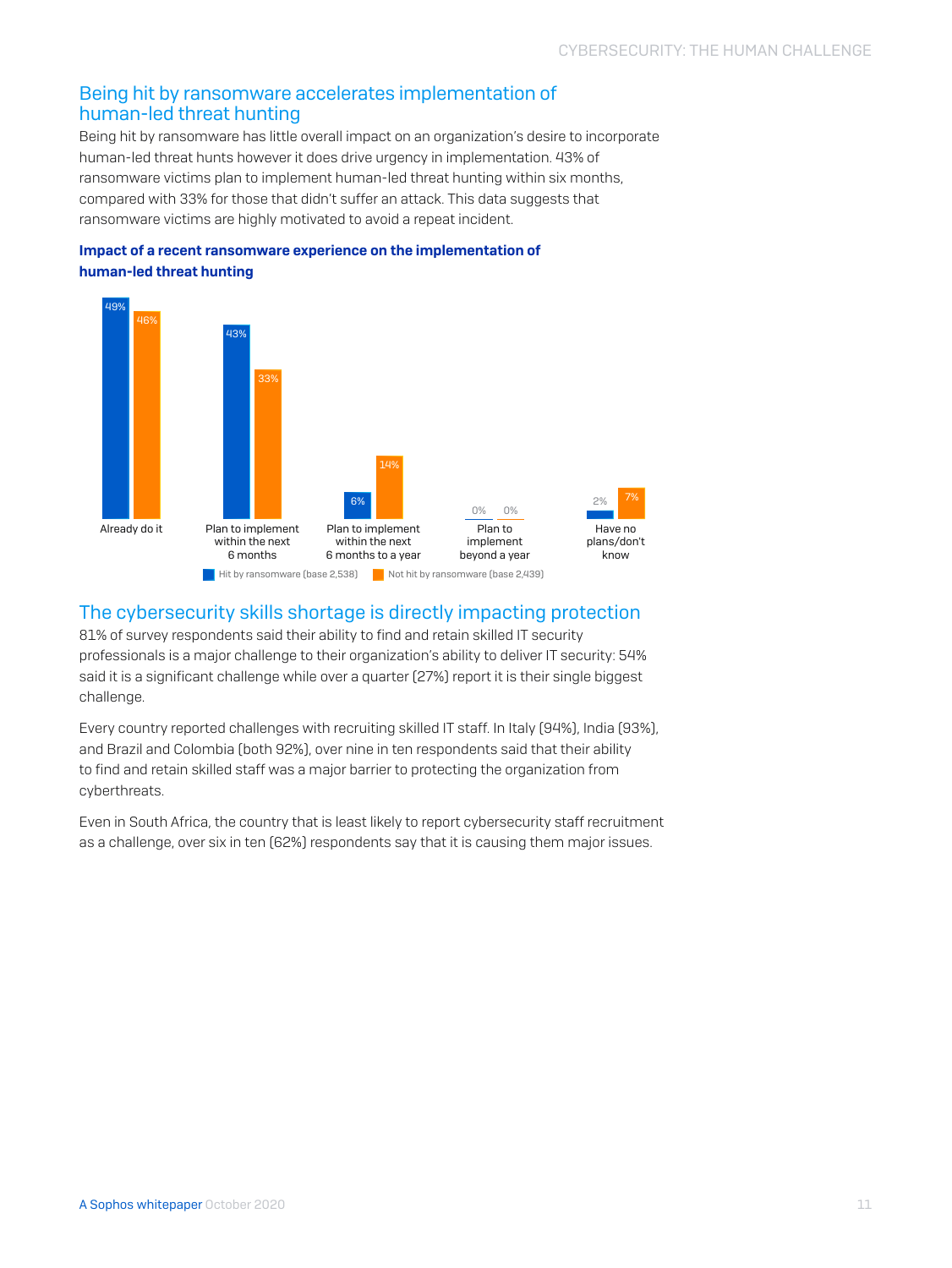#### To what extent is recruiting and retaining skilled IT security professionals a challenge to your organization's ability to deliver IT security?

| <b>COUNTRY</b>        | <b>IT'S OUR SINGLE</b><br><b>BIGGEST</b><br><b>CHALLENGE</b> | <b>IT'S A SIGNIFICANT</b><br><b>CHALLENGE, BUT</b><br><b>NOT THE BIGGEST</b> | <b>IT'S A MINOR</b><br><b>CHALLENGE</b> | <b>IT'S NOT A</b><br><b>CHALLENGE</b> | <b>DON'T KNOW</b> |
|-----------------------|--------------------------------------------------------------|------------------------------------------------------------------------------|-----------------------------------------|---------------------------------------|-------------------|
| Average               | 27%                                                          | 54%                                                                          | 14%                                     | 4%                                    | $0\%$             |
| <b>Australia</b>      | 17%                                                          | 57%                                                                          | 22%                                     | 5%                                    | 0%                |
| <b>Belgium</b>        | 24%                                                          | 52%                                                                          | 24%                                     | 0%                                    | 0%                |
| <b>Brazil</b>         | 45%                                                          | 47%                                                                          | 6%                                      | 3%                                    | 1%                |
| <b>Canada</b>         | 19%                                                          | 55%                                                                          | 18%                                     | 7%                                    | 2%                |
| China                 | 24%                                                          | 54%                                                                          | 18%                                     | 4%                                    | 0%                |
| Colombia              | 29%                                                          | 63%                                                                          | 8%                                      | 1%                                    | 0%                |
| <b>Czech Republic</b> | 33%                                                          | 47%                                                                          | 18%                                     | 1%                                    | 1%                |
| <b>France</b>         | 23%                                                          | 62%                                                                          | 11%                                     | 4%                                    | 0%                |
| Germany               | 19%                                                          | 63%                                                                          | 14%                                     | 5%                                    | 0%                |
| India                 | 58%                                                          | 35%                                                                          | 6%                                      | 1%                                    | 0%                |
| <b>Italy</b>          | 28%                                                          | 67%                                                                          | 5%                                      | 2%                                    | 0%                |
| Japan                 | 35%                                                          | 44%                                                                          | 17%                                     | 4%                                    | 1%                |
| <b>Malaysia</b>       | 26%                                                          | 54%                                                                          | 16%                                     | 4%                                    | 0%                |
| <b>Mexico</b>         | 27%                                                          | 62%                                                                          | 6%                                      | 6%                                    | 0%                |
| <b>Netherlands</b>    | 26%                                                          | 49%                                                                          | 25%                                     | 0%                                    | 1%                |
| <b>Nigeria</b>        | 32%                                                          | 51%                                                                          | 16%                                     | 1%                                    | 0%                |
| <b>Philippines</b>    | 40%                                                          | 49%                                                                          | 8%                                      | 2%                                    | 1%                |
| <b>Poland</b>         | 9%                                                           | 59%                                                                          | 20%                                     | 12%                                   | 0%                |
| <b>Singapore</b>      | 17%                                                          | 72%                                                                          | 10%                                     | 2%                                    | 0%                |
| <b>South Africa</b>   | 22%                                                          | 40%                                                                          | 19%                                     | 19%                                   | 0%                |
| <b>Spain</b>          | 17%                                                          | 58%                                                                          | 17%                                     | 8%                                    | 1%                |
| <b>Sweden</b>         | 44%                                                          | 41%                                                                          | 13%                                     | 1%                                    | 1%                |
| <b>Turkey</b>         | 30%                                                          | 52%                                                                          | 9%                                      | 8%                                    | 1%                |
| <b>UAE</b>            | 22%                                                          | 62%                                                                          | 15%                                     | 1%                                    | 0%                |
| <b>UK</b>             | 14%                                                          | 64%                                                                          | 20%                                     | 2%                                    | 0%                |
| <b>US</b>             | 26%                                                          | 49%                                                                          | 17%                                     | 8%                                    | 0%                |

#### Ransomware victims have learnt the hard way the importance of skilled security professionals

Falling victim to a cyberattack has a major impact on attitudes to cybersecurity staffing. Over one third (35%) of respondents that had fallen victim to ransomware in the last year said that recruiting and retaining skilled IT security professionals is their single biggest challenge when it comes to cybersecurity, and a further 53% said it is a significant challenge.

Conversely, among those organizations that had not been hit by ransomware in the last year just 19% said bringing in and keeping skilled staff was their biggest challenge – a full 16% points difference.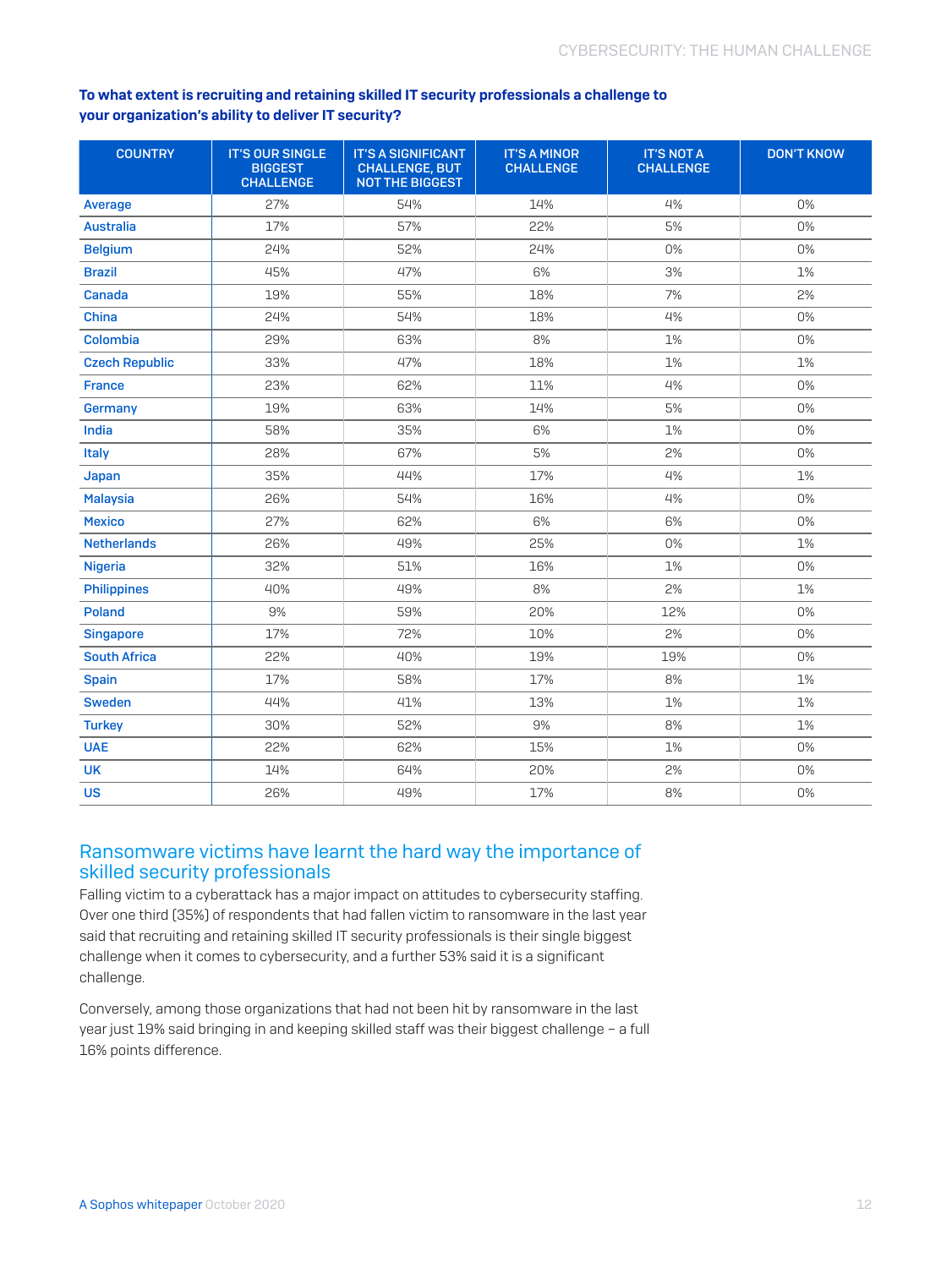

The extent recruiting and retaining skilled IT security professionals is a challenge to the organization's ability to deliver IT security

It is likely that there are several factors behind these varying attitudes. Firstly, the consequences of limited security skills are still fresh in the minds of those who have recently suffered the financial, operational and reputational cost of being held to ransom.

In addition, ransomware victims will invariably have investigated the source of the attack. In doing so they will have identified the gaps in their defenses that enabled the attackers to penetrate their organizations and access their data. Many will likely have identified a shortage of human expertise as a contributing factor to falling victim to attack.

#### Recruitment is the #1 priority for IT managers

A consequence of this skills shortage is that recruiting and retaining staff took number one spot in the list of priorities for IT managers. A full 55% of respondents said it's one of their focus areas for the next 12 months, pushing minimizing the risk of a cyberattack into second position. (Note: respondents could select multiple responses to this question).

## Organizations are changing the way they deliver security

IT professionals are unlikely to be surprised by the resourcing challenge. Cybersecurity recruitment has been an ongoing issue for many years and, while it's heartening that managers are prioritizing resourcing, the scale of the challenge suggests that there will not be a quick fix.

Viewed through this lens, the changes IT managers are making to the way cybersecurity is delivered and their focus on improving efficiency and scalability can be considered a direct response to the resourcing challenge.

#### Outsourcing is growing fast

Outsourcing cybersecurity enables organizations to benefit from the expertise of security professionals without having to recruit them directly. It also often provides access to higher levels of security competency than organizations would otherwise have, thanks to the ability of security service providers to nurture and develop specialist skills.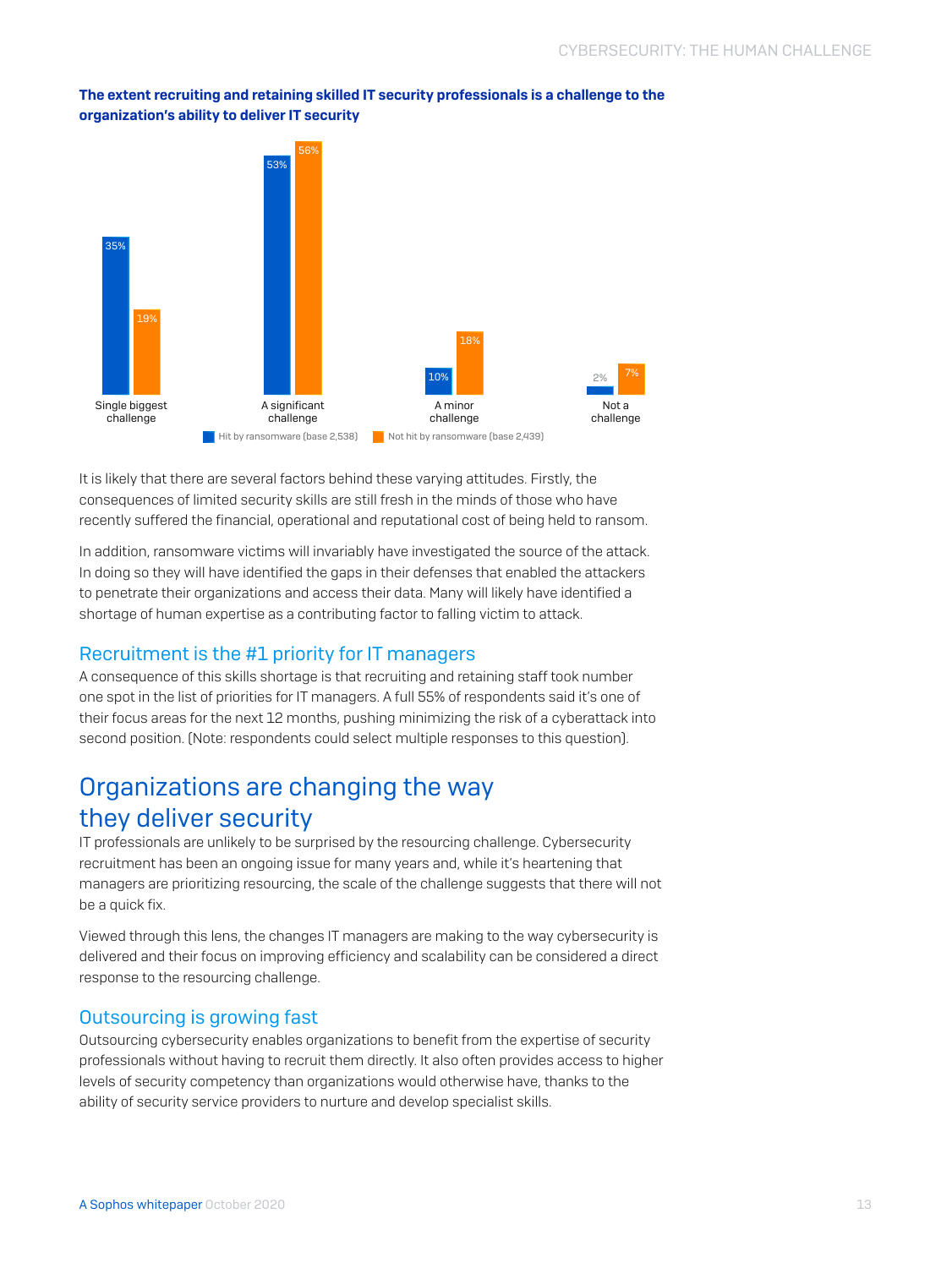Outsourcing IT security is already the norm, with 65% doing it in some capacity: 43% use a combination of in-house and outsourcing while 22% wholly outsource their IT security. The survey revealed regional variations. Top of the outsourcing list are China (76%), the UAE (74%), and Malaysia and Singapore (both 73%) where around three quarters of respondents already include outsourcing in their IT security delivery. At the other end of the scale, in Belgium (52%), France (54%) and Nigeria (54%) just over half of respondents are currently using third party security providers.

The global trend is for outsourcing to increase over the next two years, from the current 65% to almost three quarters (72%) in 2022. The biggest change will be in the percentage of organizations that exclusively use in-house staffing: this is set to drop from 34% to 26%. There will be increases both in the percentage that fully outsource their IT security and in those that use a combination of in-house and outsourced expertise.

#### How organizations deliver IT security



These global numbers mask some interesting regional variations:

- **EXECT And INDITY Respondents in Spain and India plan to increase in-house only IT security management** – while the numbers are relatively small (from 34% to 37% in Spain, and from 33% to 34% in India) it is interesting that they plan to buck the global trend
- In the Philippines almost half of respondents (48%) plan to exclusively outsource IT security in 2022 – a huge jump from 30% today. Other countries that plan higher-thanaverage adoption of the outsourced-only approach are the Czech Republic, Nigeria and Sweden (all 35%) and Australia (34%)
- $\rightarrow$  Over six in ten respondents plan to run a combined in-house and outsourced approach in China (67%) and Mexico (62%)

#### IT managers are focused on improving efficiency and scalability

Another response to the shortage of IT security expertise is to find ways to make more out of the skills that you do have. Four in ten (39%) respondents said that improving operational efficiency and scalability is one of their biggest priorities for the IT team this year. European and Japanese respondents pulled down this average, while in China, Malaysia and South Africa over half of respondents have it on their priority list.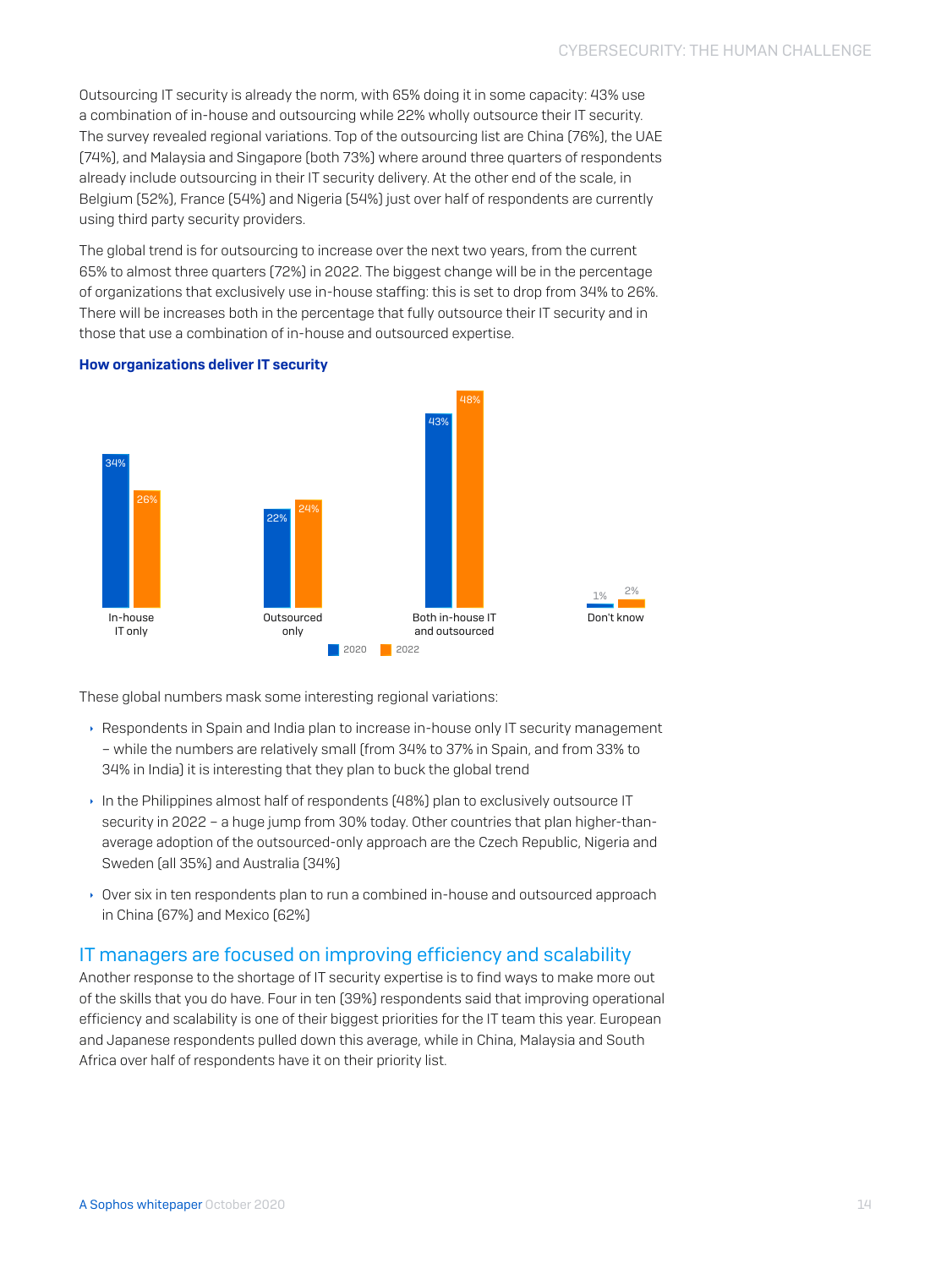## Conclusion

These insights from 5,000 IT managers across 26 countries have shone a light on the challenges that IT teams face when it comes to managing and delivering IT security. While IT teams are winning many battles – notably with patching and staying up to date with cybersecurity threats – the war is far from won. IT professionals face challenges on myriad fronts: from ransomware and cloud security, to managing third party suppliers who can connect to the network.

In the face of the growth of human-led attacks, most organizations are turning to humanled threat hunting: by the end of 2020, 95% of respondents hope to be doing it in some capacity. At the same time, difficulties with the recruitment and retention of cybersecurity professionals is a limiting factor for the vast majority of organizations. Those organizations that have fallen victim to ransomware in the recent past are particularly alert to impact of this skills shortage on their ability to deliver effective cybersecurity.

There is a clear correlation between direct experience of ransomware and IT behaviors. Ransomware victims have greater exposure to infection from third parties than other organizations, and they also spend more time on response, indicating that they have more incidents to deal with. At the same time, their experiences have given them a greater appreciation of the importance of skilled cybersecurity professionals, and greater urgency in implementing human-led hunting.

In light of these challenges it is encouraging to see how IT teams are evolving their approaches. Use of outsourced experts looks set to further increase over the next two years, with almost three quarters of organizations outsourcing IT security in some capacity by 2022. There is also significant focus on increasing operational efficiency and scalability in many parts of the world, to enable IT teams to do more with the skilled professionals they do have.

Cybersecurity never stands still. IT teams deserve much credit for their success in staying on top of many aspects of security. Given the ongoing cybersecurity skills shortages, IT teams will need to find different ways to extend and enhance their defenses in the face of evolving threats, and in particular the increase in human-led attacks.